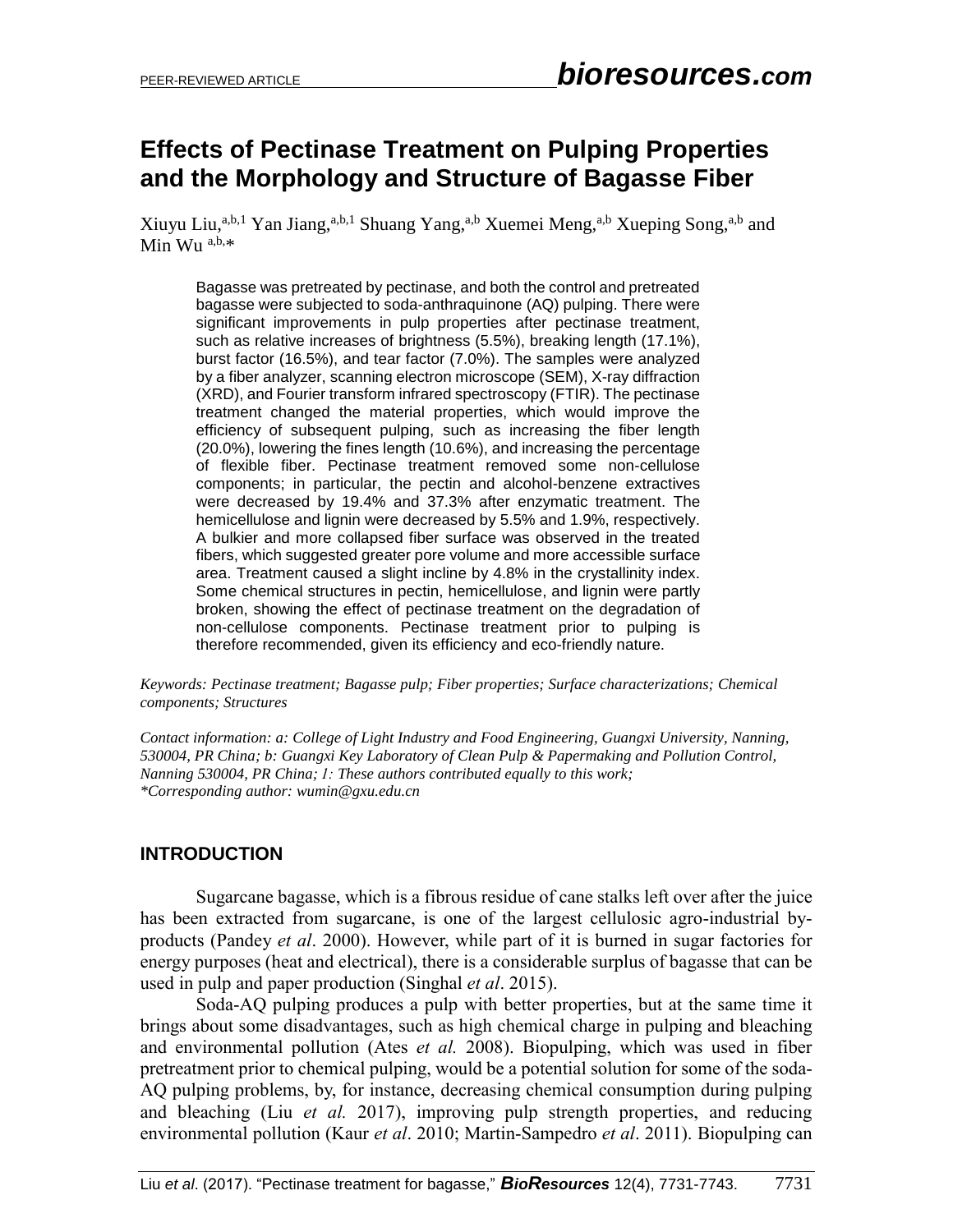result in better fiber qualities due to the superior flexibility, compressibility, collapsibility, and conformability of fibers produced using this method (Chen *et al*[. 2010\)](#page-10-2).

The enzymes used in biopulping include cellulases, hemicellulases, and ligninolytic enzymes such as lignin peroxidases, manganese peroxidases, and pectinases [\(de Souza-](#page-10-3)Cruz *et al*[. 2004;](#page-10-3) [Sittidilokratna](#page-12-1) *et al*. 2004; [Martin-Sampedro](#page-11-1) *et al.* 2011). Of the enzymes mentioned above, pectinase has been applied in biopulping due to its selective removal of pectin. Pectic substances are common in the plant kingdom and form a major component of the middle lamella along with lignin, a thin layer of adhesive extracellular material found between the primary cell walls of adjacent young plant cells. Pectin is the protective barrier of the fiber, and the removal of pectin can promote the accessibility of certain chemicals and accelerate subsequent soda-AQ pulping [\(Pedrolli](#page-11-2) *et al*. 2009). In addition, pectinase is a multicomponent enzyme that includes pectin esterase, polygalacturonase, and lyase; it catalyzes the hydrolysis of the glycosidic bonds in pectic polymers and cleaves either at the end (exo-) or in the interior (endo-) of the pectin chain [\(Hoondal](#page-10-4) *et al*. 2002). Moreover, pectinases have been used in the treatment of plants to eliminate pectin, thus modifying the physical network of fibers and further affecting the properties of the fibers as well as separating the fibers [\(Evans](#page-10-5) *et al*. 2002). To date, there has not been a thorough study into the application of pectinase pretreatment prior to chemical pulping, which has implications for the improvement in pulping efficiency and quality.

The properties of fibers, such as fiber length, fines content, and width, greatly affect the quality of pulp and paper. Moreover, the content of lignin, the lignin distribution, and the hemicellulose content in lignocellulosic substrates determine the subsequent pulping efficiency [\(Kumar](#page-10-6) and Wyman 2009). The pulping process is also greatly influenced by the exterior and interior characteristics of the substrates, including cellulose crystallinity, pore volume, and accessible surface area (Tozzi *et al*[. 2013;](#page-12-2) Song *et al*[. 2016\)](#page-12-3). Therefore, it is important to study the variation in physico-chemical parameters that occur after pectinase pretreatment.

In this study, the effects of pectinase pretreatment on the pulp properties were evaluated, and the chemical components of bagasse and the fiber properties after pectinase pretreatment were measured. Scanning electron microscopy (SEM) was conducted to monitor the morphological changes occurring on the surface of the bagasse. Finally, the functional groups and crystalline structure of bagasse fiber were analyzed using Fourier transform infrared spectroscopy (FTIR) and X-ray diffraction (XRD), respectively.

## **EXPERIMENTAL**

## **Materials**

The bagasse samples were supplied by Guangxi Huajing Group Co., LTD (Nanning, China). The enzymes used in this work contained 3000 IU/mL of pectinase, and a small amount of ligninase, xylanase, and mannase and were purchased from Sukehan Company (Weifang, China).

## **Enzymatic Pretreatment**

Bagasse was pretreated with the pectinase in a 4 L reactor under the following conditions: temperature, 55 °C; pulp consistency, 10%; initial pH, 9.0 (adjusted with acetate buffer); pectinase dosage, 60 IU/g of oven-dried bagasse; and total time, 60 min (Liu *et al.* 2017). The control samples were subjected to the same treatment conditions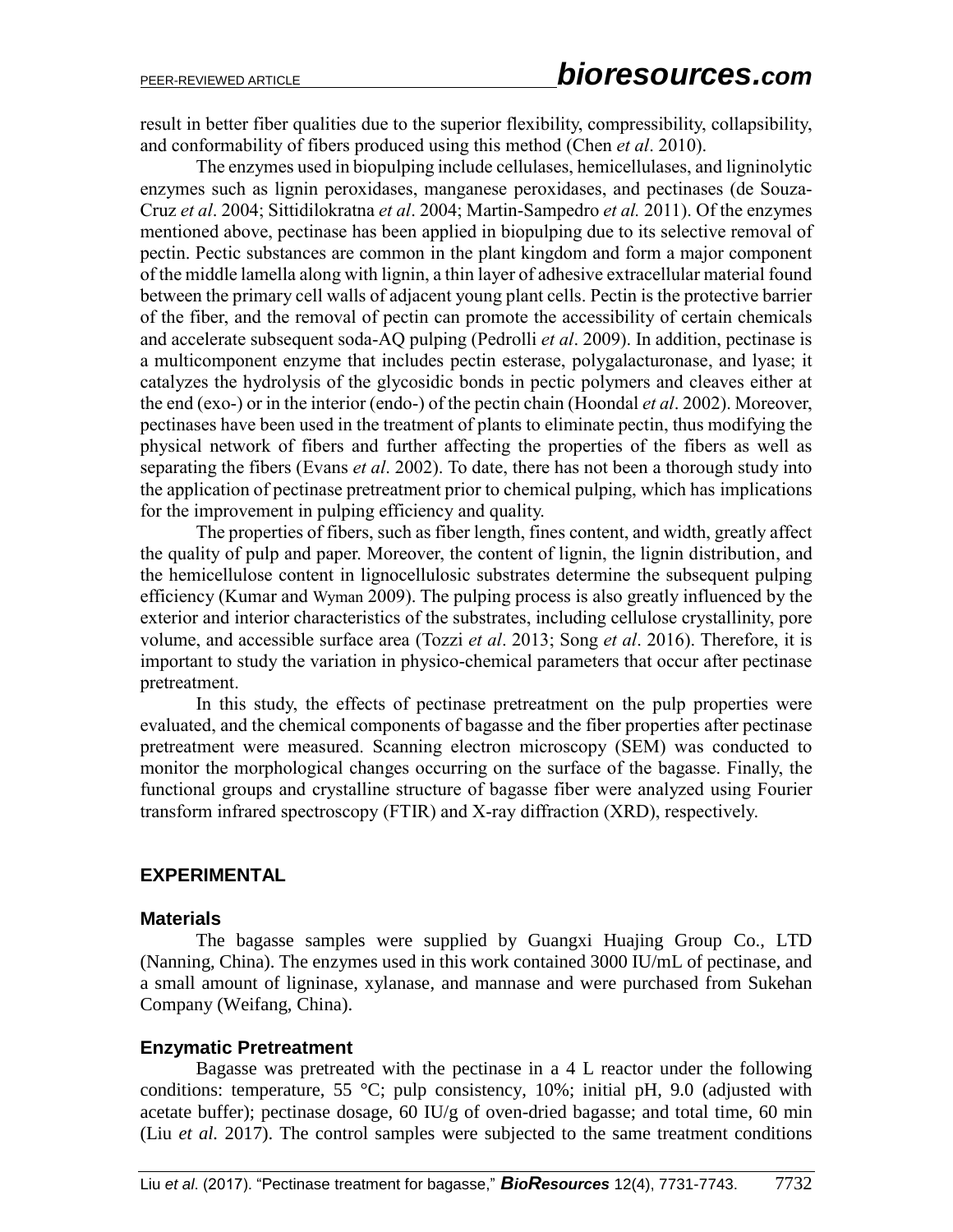without the addition of the enzyme. After treatment, these pulps were filtered and thoroughly washed with distilled water.

## **Production of Pulps**

All bagasse samples were subjected to soda-AQ pulping in an oil bath rotating digester. The conditions of cooking were as follows: alkali dosage, 13%; anthraquinone dosage, 0.05%; ratio of liquor to bagasse, 5:1 (v/w); maximum temperature, 158 °C; heating time, 100 min; and holding time, 100 min (Liu *et al.* 2017).

## **Analysis of Properties of Soda-AQ Pulps**

Handsheets were prepared with pulp according to TAPPI T205 sp-02 (2002). The following properties of the handsheets were determined: brightness (TAPPI T217 wd-77 2004); breaking length (TAPPI T494 om-01 2001); burst factor (TAPPI T403 om-10 2010); and tear factor (TAPPI T414 om-04 2004). All experiments were carried out in triplicate, and the results are presented as the average values.

## **Measurement of Fiber Properties**

A Kajaani FiberLab analyzer (Kajaani, Finland) was used to measure the fiber properties, including fiber length, fine, width, curl, and kink index according to the method of TAPPI T271 om-02 (2002) and the procedure of Metso paper company [\(FiberLab 2001\)](#page-10-7). Values were given as the average of three independent determinations for each sample.

## **Pulp Chemical Components**

The chemical components of the bagasse samples, before and after pectinase pretreatment, were determined as follows: cellulose (TAPPI T17 wd-70 2002), pentosan (TAPPI T223 cm-01 2004), acid-insoluble lignin (TAPPI T222 om-02 2004), ethanolbenzene extractives (TAPPI T204 cm-97 2004), and ash content (TAPPI T211 -02 2004). Values were given as an average of three independent determinations for each sample. Using gas chromatography, an analysis of the pectin degradation was performed to determine acidic sugars. Galacturonic acid was converted to acidic sugars by an acid methanolysis in which the depolymerized carbohydrates were silylated. The contents of the acidic sugars were determined using an Agilent 6890N HPLC (Agilent Technology, Palo Alto, CA, USA) equipped with FID detector and DB-1 (30 m  $\times$  0.32 mm  $\times$  0.25 µm) [\(Pakarinen](#page-11-3) *et al.* 2012). The conditions were as follows: oven temperature of 150 °C (5 min), 2 °C min<sup>-1</sup> to 186 °C, followed by 1 °C min<sup>-1</sup> to 200 °C and 20 °C min<sup>-1</sup> to 325 °C; injector temperature of 225 °C; and FID temperature of 280 °C. The injection volume was  $2 \mu L$  with a split ratio of 1:30, and the flow rate of the carrier gas helium was 1 mL min<sup>-1</sup>.

## **SEM Analysis**

The scanning electron microscope (SEM) images of bagasse fibers were obtained using an S-3400N-II microscope (Hitachi, Tokyo, Japan). Gold was sputtered on the samples (one cycle of 120 seconds) before they were examined in secondary electron mode at a beam current of 100 mA and an accelerating voltage of 10 KV.

## **XRD Analysis**

The cellulose crystallinity of bagasse fiber was characterized using powder X-ray diffraction (XRD). The X-ray source was Cu target, and the  $K_{\alpha}$ -ray was generated at 40 KV and 40 mA. The CuK $\alpha$  radiation was filtered with nickel filters, and its radiation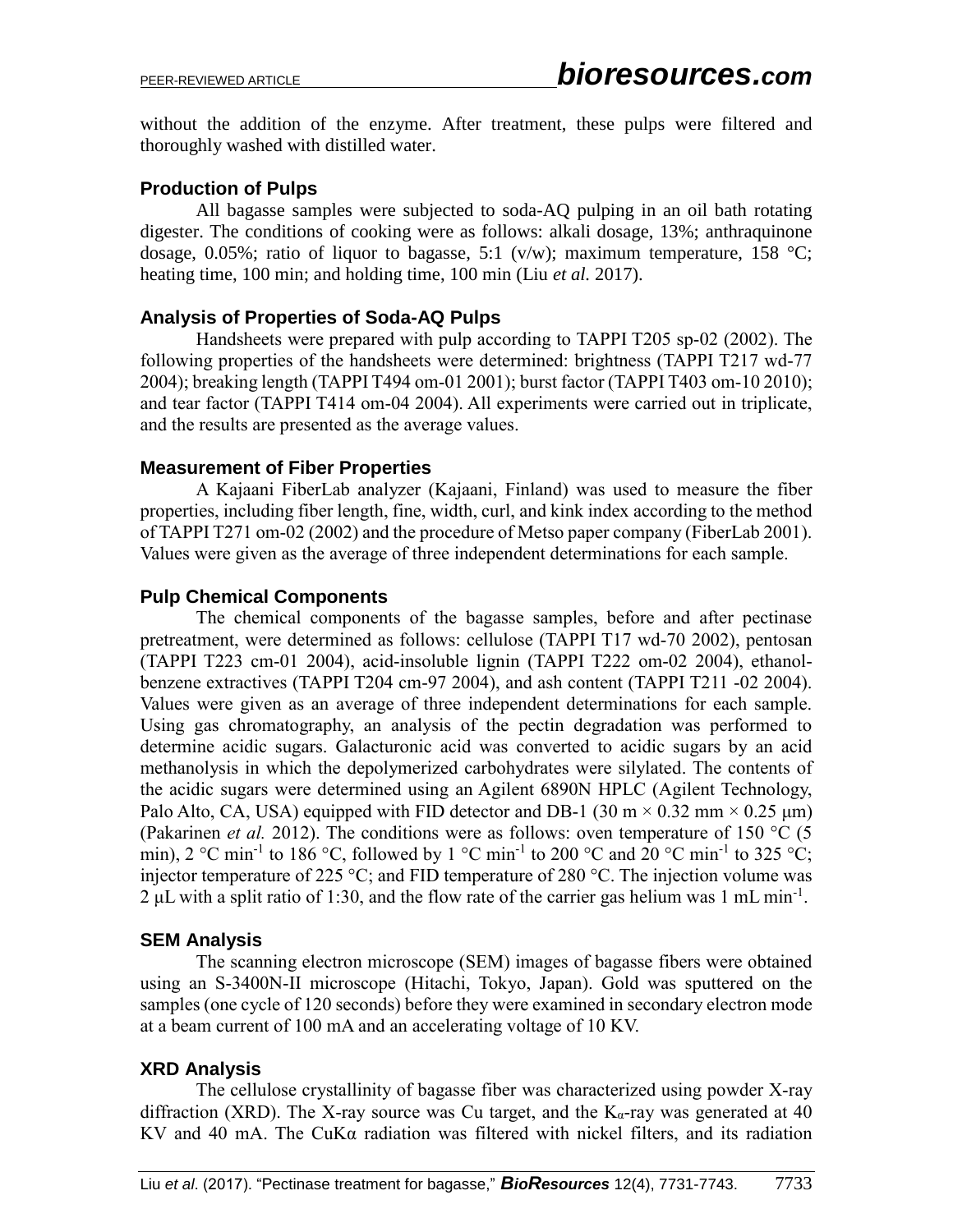wavelength was 0.15418 nm. Scans were obtained from 5 to 50 degrees 2*θ* in 0.02 degrees steps for 0.1 seconds per step. The XRD spectra were further analyzed using Jade 8 software (Livermore, USA), through which crystallinity data were obtained. The crystallinity index (CI) is typically used to illustrate the relative amount of crystalline material in cellulose. It was calculated from the height ratio between the intensity of the crystalline peak  $(I_{002} - I_{am})$  and the total intensity  $(I_{002})$  according to Segal's method as follows [\(Segal](#page-12-4) *et al*. 1959),

$$
CI = \frac{I_{002} - I_{am}}{I_{002}} \times 100
$$
 (1)

where  $I_{002}$  is the maximum intensity of the crystalline peak at  $2\theta$  between  $22^{\circ}$  and  $23^{\circ}$  for cellulose I (between 18**°** and 22**°** for cellulose II) and *I*am is the minimum intensity of the amorphous cellulose at 2*θ* between 18**°** and 19**°** for cellulose I (between 13**°** and 5**°** for cellulose II) [\(Roncero](#page-12-5) *et al*. 2005).

## **FTIR Spectra Analysis**

The analysis of the samples was performed using a Perkin-Elmer 2000 spectrometer (Phoenix, USA). A total of 100 scans, at a resolution of 2 cm<sup>-1</sup>, were taken for each sample. The fibers were cut in an IKA MF10 cutting mill and then sieved to produce fibers in a size range from 106 to 212 mm. Amixture of 5.0 mg dried sample and 200 mg KBr was pressed into a wafer for the FTIR measurement.

## **RESULTS AND DISCUSSION**

## **Effects of Pectinase Pretreatment on Soda-AQ Pulps Properties**

The enzyme-treated and control bagasse samples were subjected to soda-AQ pulping under the same conditions. The brightness and physical strength properties of the handsheets prepared with the soda-AQ pulps are shown in Table 1.

|              | <b>Brightness</b><br>(% ISO) | Breaking Length<br>(km) | <b>Burst Factor</b><br>(kPa·m <sup>2</sup> /g) | Tear Factor<br>(mN·m <sup>2</sup> /g) |
|--------------|------------------------------|-------------------------|------------------------------------------------|---------------------------------------|
| Control      | $35.00 \pm 0.05$             | $1.87 \pm 0.04$         | $3.22 \pm 0.02$                                | $6.25 \pm 0.03$                       |
| Pretreatment | $36.91 \pm 0.07$             | $2.19 \pm 0.03$         | $3.75 \pm 0.04$                                | $6.69 \pm 0.05$                       |

**Table 1.** Effects of Pectinase Pretreatment on Pulps Properties

Compared with the control, the pulps from bagasse pretreated with pectinase had higher ISO brightness (about 2% ISO higher). After pectinase pretreatment, some properties of physical strength of the pulps were improved, such as breaking length by 17.1%, burst factor by 16.5%, and tear factor by 7.0%. These results revealed that pretreatment with pectinase before pulping could yield further improvements in the paper quality. The results were similar to findings form other researchers [\(Pulkkinen](#page-11-4) *et al*. 2006; [Garmaroody](#page-10-8) *et al*. 2011). The pectinase pretreatment may facilitate an increase in fiber average length and variations in the level of fiber bonding [\(Bajpai 1999\)](#page-10-0). A longer average fiber length could lead to a higher tear index for pulps. Moreover, the higher level of fiber bonding could lead to a higher breaking length and better burst factor. Additionally, the pulp brightness was slightly improved by pectinase pretreatment. This result might reflect the decrease in residual lignin content in the pulps. A thorough study into the properties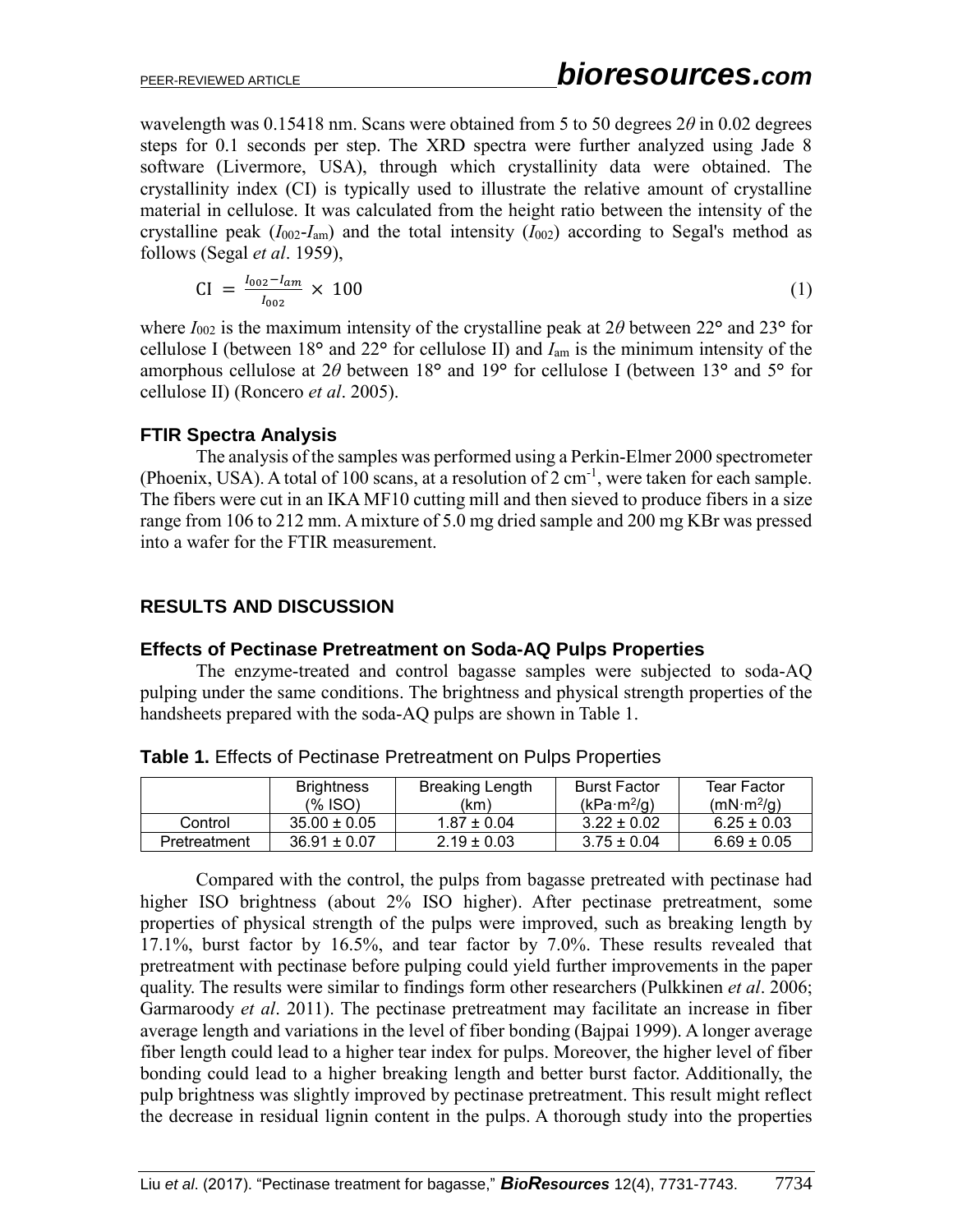and morphology of bagasse fiber after pectinase treatment would promote a deeper understanding about the effects of pectinase pretreatment on soda-AQ pulping.

#### **Effects of Pectinase Pretreatment on Fiber Properties of Soda-AQ Pulps**

Table 2 shows the effects of pectinase pretreatment on the soda-AQ pulp fiber properties, such as average fiber length, average fines length, average fiber width, fiber curl, and fiber kink index. The pectinase-pretreated samples had greater fiber lengths than did the controls. This result could partly be explained by a reduction in the fines fraction due to the decrease in  $F(1)$  and  $F(n)$ . Compared with the control, slight increases in the fiber curl and kink indices were observed after pretreatment. Also, an increase in the fiber flexibility would be beneficial to the improvement of fiber length due to the increase in the curl and kink index. These findings were in agreement with other results [\(Evans](#page-10-5) *et al*. 2002).

|         |            | Fiber Length (mm) |            | Fines Length (%) |            | Width<br>$(\mu m)$ | Curl<br>(%) | Kink<br>Index |            |
|---------|------------|-------------------|------------|------------------|------------|--------------------|-------------|---------------|------------|
|         | L(I)       | L(W)              | L(n)       |                  | F(1)       | F(n)               |             |               |            |
| Control | $0.92 \pm$ | $1.57 \pm$        | $0.45 \pm$ |                  | $7.10 \pm$ | $28.28 \pm$        | 19.09 $\pm$ | 11.40 $\pm$   | $0.72 +$   |
|         | 0.03       | 0.03              | 0.02       |                  | 0.06       | 0.04               | 0.02        | 0.04          | 0.02       |
| Pretrea | $1.03 \pm$ | $1.68 \pm$        | $0.54 \pm$ |                  | $6.19 \pm$ | $25.27 \pm$        | 18.90 $\pm$ | 11.70 $\pm$   | $0.80 \pm$ |
| tment   | 0.02       | 0.04              | 0.01       |                  | 0.05       | 0.06               | 0.04        | 0.03          | 0.03       |

**Table 2.** Effects of Pectinase Pretreatment on Fiber Properties of Soda-AQ Pulps

L(l), length-weight fiber length; L(w), weight-weight fiber length; L(n), arithmetic fiber length; F(l), length-weight fiber fines; F(n), arithmetic fiber fines

However, both the length-weight fiber fines (Fine (l)) and the arithmetic fiber fines (Fine (n)) of the bagasse soda-AQ pulp were reduced. In this respect, after pretreatment, the lower content of fine length and the higher percentage of flexible fiber with more collapsibility in the soda-AQ pulp could produce a paper with improved qualities [\(Hoondal](#page-10-4)  *et al*[. 2002\)](#page-10-4), which agreed with the results of the superior pulp physical properties displayed in Table 1. The higher fiber curl and kink indices in the pulp could be explained by their higher fiber coarseness and higher cell wall flexibility, and that the effect of pectinase treatment on the chemical components of fibers was also responsible for this result.

|              | Cellulose<br>(%) | Pentosan<br>(%)  | Acid-<br>insoluble<br>Lignin<br>(%) | Alcohol-<br>benzene<br>Extractive<br>(%) | Ash<br>Content<br>(% ) | Galacturonic<br>Acid $(\%)$ |
|--------------|------------------|------------------|-------------------------------------|------------------------------------------|------------------------|-----------------------------|
| Control      | $46.85 \pm 0.05$ | $26.48 \pm 0.05$ | 20.84<br>± 0.05                     | $2.71 +$<br>0.03                         | 3.33<br>$\pm 0.06$     | $0.98 \pm$<br>0.02          |
| Pretreatment | $47.98 \pm 0.04$ | $25.02 \pm 0.06$ | 20.44<br>± 0.04                     | $1.70 \pm$<br>0.05                       | 2.98<br>$\pm 0.03$     | $0.79 \pm$<br>0.03          |

**Table 3.** Effects of Pectinase Pretreatment on Chemical Components of Bagasse

#### **Effects of Pectinase Pretreatments on Chemical Components of Bagasse**

The main chemical components of the enzymatic pretreated and control bagasse samples are shown in Table 3. The galacturonic acid and pentosan contents after enzyme treatment were decreased by 19.4% and 5.5%, respectively, compared with the control.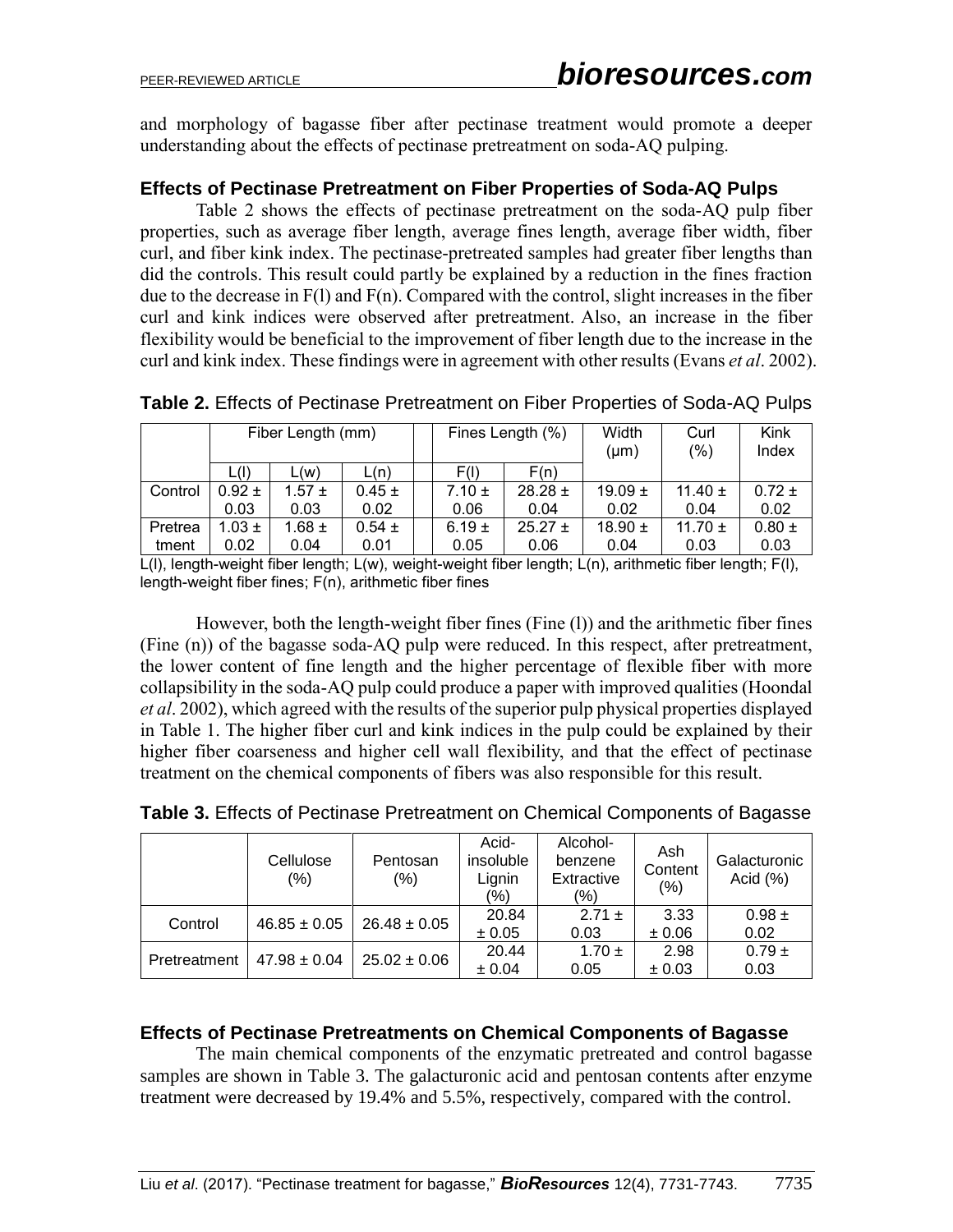These results indicated that the pectin bound to the hemicellulose was partly reduced, which led to the disintegration and rupture of the fiber network and the dissolution of part of the hemicellulose. George *et al.* (2014) and Zhang *et al*. (2013) found similar results that hemicellulose was partly removed after pectinase pretreatment by XPS and HPLC analysis.

Similarly, the ethanol-benzene extractives and ash were decreased by 37.3% and 10.5%, respectively. The main reason for this was that pectinase degraded some of the pectin in the bagasse, which made the loosened waxes on the surface fibers more easily removable and decreased the ethanol-benzene extractives (Abdel-Halim *et al*. 2008). Additionally, the pretreatment with the crude pectinase enzyme had degraded some resin and fatty compounds of the bagasse, leading to a decrease in the ethanol-benzene extractive content and ash content.

The lignin linked with ethanol-benzene extractives, ash, and pentosans in bagasse was also induced to fracture, resulting in a slight removal of acid-insoluble lignin. Importantly, harmful pectin in the aqueous phase of pulp would be depolymerized by the pectinase pretreatment, and consequently rendered harmless to the papermaking process by lowering the cationic demand [\(Ricard and Reid](#page-11-5) 2004). Simultaneously, the results may partially explain the differences in the pulping results between pectinase-pretreated bagasse and the control.

Although the effect of pectinase treatment on the removal of non-cellulose components was not obvious, the treatment was still beneficial to the subsequent pulping (as shown in Table 1). Therefore, the pectinase pretreatment made the pulping process not only economically feasible but also eco-friendly.

## **Effects of Pectinase Pretreatments on Fiber Surface Morphologies of Bagasse**

SEM images of bagasse fibers at magnifications between 500 and 1000 were obtained. The fiber sections were randomly selected. The SEM observation in Fig. 1 revealed that the surface of the controls were relatively smooth and rigid, and fewer damages and pores were observed on the exterior epidermis due to its wax-like hydrophobic covering on the fiber surface (Fig. 1a). However, the fiber surfaces pretreated by pectinase were decomposed, collapsed, and uneven (Fig. 1b).

Serious exfoliations emerged on the exterior area of the epidermis after the pectinase treatment, and some fragments were still present on the surface of the fibers, which indicated the incomplete activity of the pectinase to break down or depolymerize the pectin molecules in the partial areas of the fibers.

Additionally, these looser and bulkier surface characters in Fig. 1b might also have been caused by the removal of some characteristic structures by the pectinase treatment, such as the releasing of silica, the breaking of the intra-molecular hydrogen bonding of microfibril, and the dissolution of hemicellulose and lignin (Table 3). The changes in the fiber morphologies after pectinase treatment were conducive to improving pore volume and accessible surface area, and then promoting the entry of chemicals into the interior fiber during the pulping process.

Moreover, a more efficient lignin removal process with milder pulping conditions, less degradation of hemicelluloses and celluloses, higher pulp yield, and inexpensive and environmentally attractive option, were expected to be realized by pectinase treatment prior to pulping.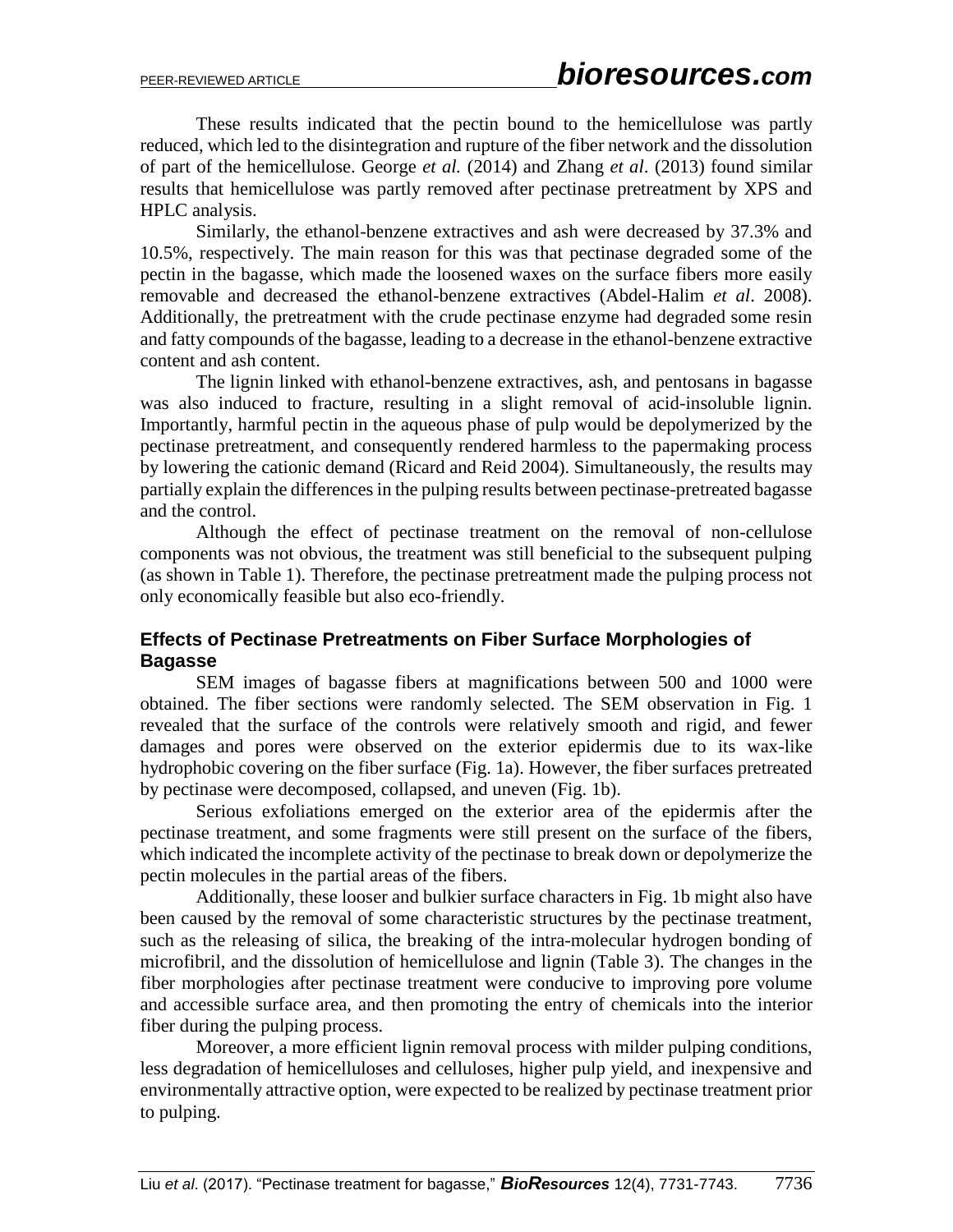# PEER-REVIEWED ARTICLE *bioresources.com*



**Fig. 1.** SEM images of bagasse fibers: (a) Control, (b) Pectinase-pretreated

#### **Effects of Pectinase Pretreatments on Fiber Crystallinity of Bagasse**

Changes in the crystallinity of undissolved cellulose due to chemical/mechanical/ biological treatment would greatly influence the cellulose dissolution, accessibility, and elastic state [\(Park](#page-11-6) *et al.* 2010). X-ray diffraction is an effective way to analyze cellulose crystallinity. The crystallinity changes in the samples, corresponding to both pectinasepretreated and control test samples, are shown in Table 4.

| .ampleذ      | - 11<br>lam, d.u. | .a.u<br>1002, |       |
|--------------|-------------------|---------------|-------|
| Control      | 1643              | 2413          | 31.92 |
| Pretreatment | 2870              | 1010          | 33.45 |

**Table 4.** XRD Parameters for Control and Pretreated Samples

The crystallographic planes were labeled to indicate their crystal lattice assignments based on the observations of Ouajai and Shanks (2005). Reflections from the 16.0  $\degree$  2*θ* (assigned to the 101 crystallographic plane), 19.0  $\degree$  2*θ* (assigned to amorphous phase**)**, and 22 ° 2*θ* (assigned to the 002 crystallographic plane of cellulose I) were obtained in both the control test and pectinase-pretreated sample. Hence, there was no crystalline transformation of the crystalline structure, as the typical crystallographic pattern of cellulose I was acquired in the cellulose of bagasse fiber treated by pectinase.

The percentage of cellulose crystallinity was calculated by the area method. The degree of crystallinity (CI) was slightly higher for the cellulose of bagasse fiber with pectinase treatment (33.4%) than for that of the control sample (31.9%). This may have been due to the partial removal of pectin, amorphous hemicellulose, and lignin from bagasse as observed in Table 3, which brought about a relative increase in the degree of crystallinity. Additionally, the ordered crystalline and less ordered amorphous regions were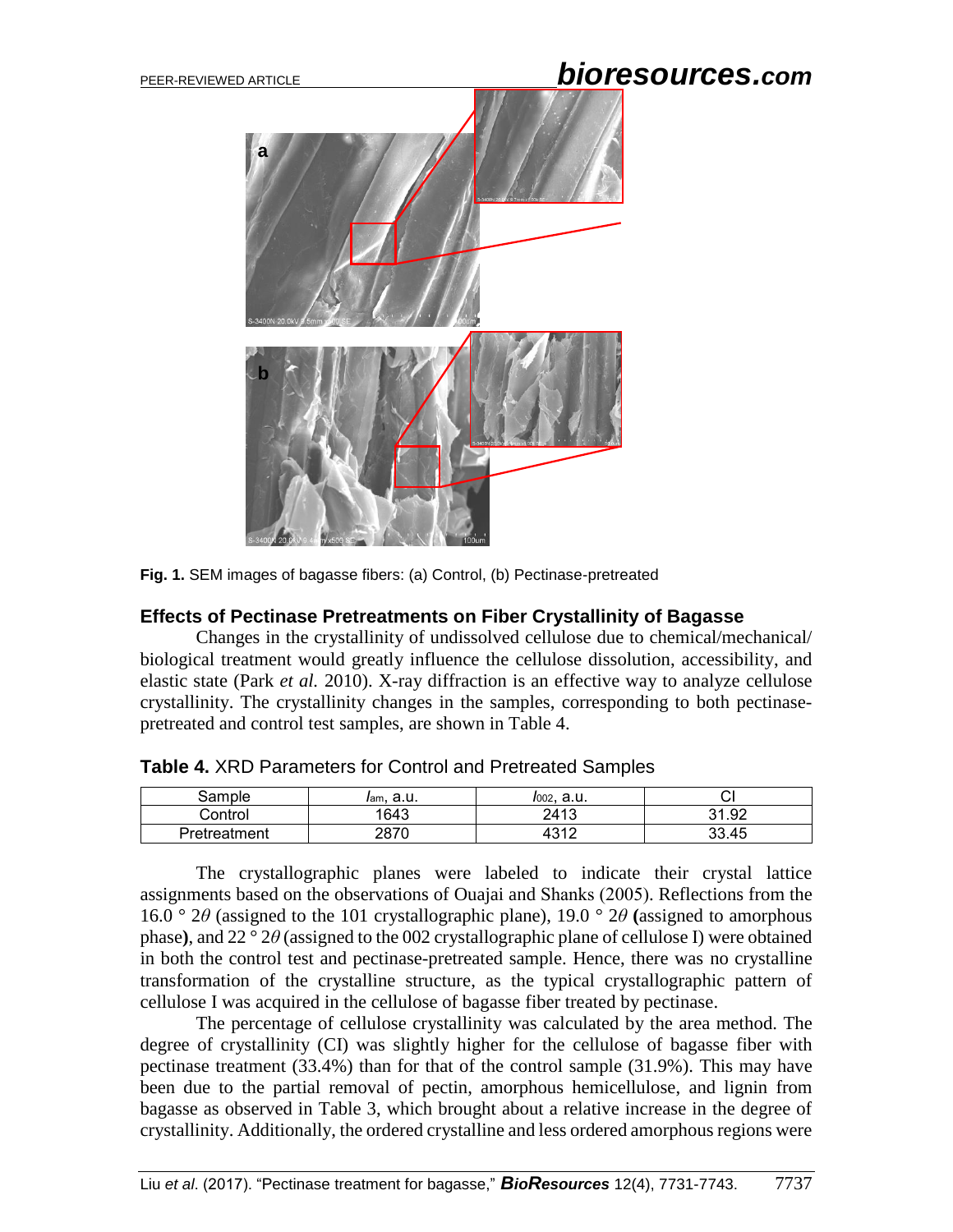two-phase of cellulose models. The amorphous regions were more susceptible to the enzymes or chemical reagents than were the crystalline regions [\(Marcovich](#page-11-7) *et al*. 2001). To some extent, the increased degree of crystallinity (CI) would decrease the accessibility of subsequent chemical reagents to internal fiber. However, in addition to the CI, there were some other factors that also affected the accessibility of the chemicals to the fiber. The other characteristics of the substrate such as available particle size, surface area, and degree of polymerization could all have affected the accessibility of substrate [\(George](#page-10-9) *et al*[. 2014\)](#page-10-9). However, larger scale structures in celluloses may have drastically impacted the accessibility of enzymes and chemicals to the fiber (Dong *et al*[. 1998\)](#page-10-10). For instance, chemicals could barely attack the amorphous component packed sufficiently by the adjoining crystallites. Moreover, since the transition region of paracrystalline cellulose existed in between the crystalline and amorphous zones, assessment of the accessibility of the substrate by CI amount was even more difficult [\(Larsson](#page-11-8) *et al*. 1997). Therefore, the effects of pectinase treatment on bagasse fiber must be considered compositely.

#### **FTIR Analysis of Bagasse Fiber**

Infrared spectra of the bagasse fiber are shown in Fig. 2. The 1500 cm<sup>-1</sup> band corresponding to the stretching vibration of benzene rings, which had a stable intensity in the infrared spectra, was employed as the base band to identify the intensity of the other bands. The relative intensities of characteristic peaks are shown in Table 5.



**Fig. 2.** FTIR spectra of bagasse fibers: (A) Control, (B) Pectinase-pretreated

In Fig. 2, the spectrum of the treated bagasse fiber is similar to that of the control fiber, which indicated that pectinase treatment did not obviously change the chemical structures of the bagasse fibers. However, some peak intensities such as those at 895 cm<sup>-1</sup>, 830 cm<sup>-1</sup>, 1037 cm<sup>-1</sup>, and 3340 cm<sup>-1</sup> were remarkably reduced, by 45.3%, 27.2%, 26.0%, and 24.0%, respectively, which was attributed to the OH and C=O stretching vibration of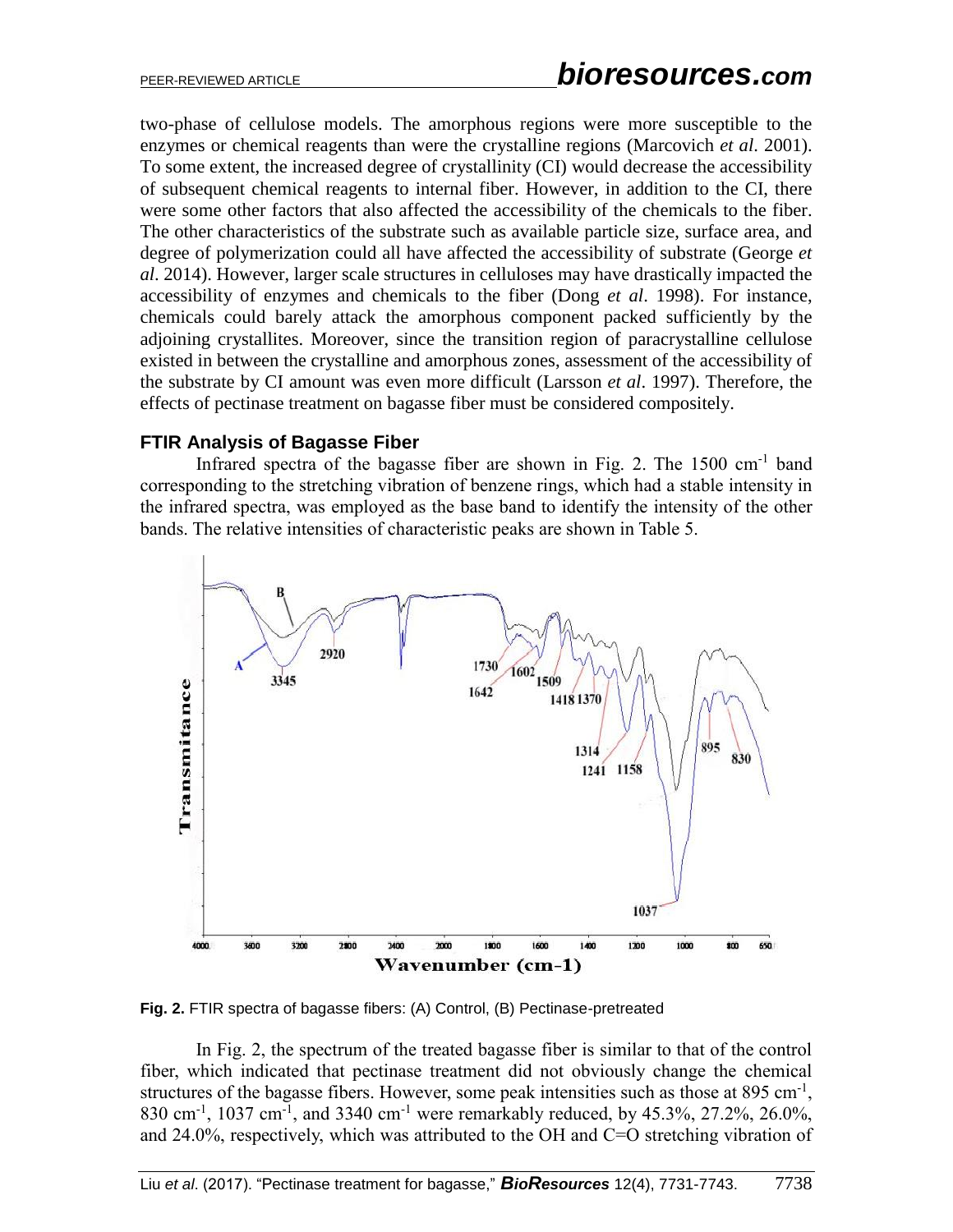the celluloses and hemicelluloses [\(Rocha 2001;](#page-11-9) Nie *et al*. 2015) and the anomeric carbon (C1) vibration of the hemicelluloses [\(Peng 2010\)](#page-11-10), respectively. In consideration of the decrease in hemicellulose content after pectinase treatment (Table 3), these weakened bands in FTIR spectra further suggested that some hemicelluloses were degraded during pectinase treatment, due to the less ordered amorphous regions and easily hydrolyzed properties of the hemicelluloses (Park *et al*. 2010).

| Wavenumber<br>$(cm^{-1})$ | <b>Relative Intensity</b><br>(control) $A_i/A_{1500}$ | Relative<br>Intensity<br>(treated) Ai/A <sub>1500</sub> | Reduction<br>Rate (%) | Corresponding<br><b>Structures</b>                                                         |
|---------------------------|-------------------------------------------------------|---------------------------------------------------------|-----------------------|--------------------------------------------------------------------------------------------|
| 3338-3348                 | 1.7576                                                | 1.3364                                                  | 23.96                 | OH stretching<br>vibration                                                                 |
| 2916-2922                 | 1.0379                                                | 0.8864                                                  | 14.60                 | CH stretching<br>vibration                                                                 |
| 1724-1730                 | 1.2348                                                | 1.1000                                                  | 10.92                 | C=O stretching<br>vibration                                                                |
| 1640-1642                 | 0.2841                                                | 0.2722                                                  | 4.19                  | antisymmetric<br>COO-stretching                                                            |
| 1602-1603                 | 1.5833                                                | 1.3272                                                  | 16.18                 | Benzene ring<br>stretching<br>vibration                                                    |
| 1509-1511                 | 1.2045                                                | 1.1955                                                  | 0.75                  | Benzene ring<br>stretching<br>vibration                                                    |
| 1418                      | 1.5833                                                | 1.3364                                                  | 15.60                 | Benzene ring<br>stretching<br>vibration                                                    |
| 1370-1371                 | 1.8636                                                | 1.5227                                                  | 18.30                 | CH stretching<br>vibration                                                                 |
| 1314-1315                 | 1.9621                                                | 1.5727                                                  | 19.85                 | C=O stretching<br>vibration of<br>phenolic ether;<br>syringyl and<br>guaiacyl lignin       |
| 1240-1243                 | 3.1742                                                | 2.4363                                                  | 23.25                 | C-O-C stretching<br>vibration                                                              |
| 1158-1161                 | 3.0303                                                | 2.4091                                                  | 20.50                 | C-O-C symmetric<br>bending                                                                 |
| 1035-1037                 | 7.2576                                                | 5.3727                                                  | 25.97                 | C=O stretching<br>vibration                                                                |
| 895-898                   | 2.7424                                                | 1.5000                                                  | 45.30                 | C=C stretching<br>vibration; the<br>anomeric carbon<br>(C1) vibration of<br>hemicelluloses |
| 800-850                   | 2.5833                                                | 1.8818                                                  | 27.16                 | CH bending<br>vibration of<br>aromatic ring                                                |

Compared with the control sample, the band intensity at  $1730 \text{ cm}^{-1}$  that was attributed to the C=O stretching of methyl ester and carboxylic in pectin [\(Ouajai and](#page-11-11) Shanks [2005\)](#page-11-11) decreased by 10.9% after treatment, indicating that the pectin had been removed after the treatment. This result was also consistent with the observation in Table 3.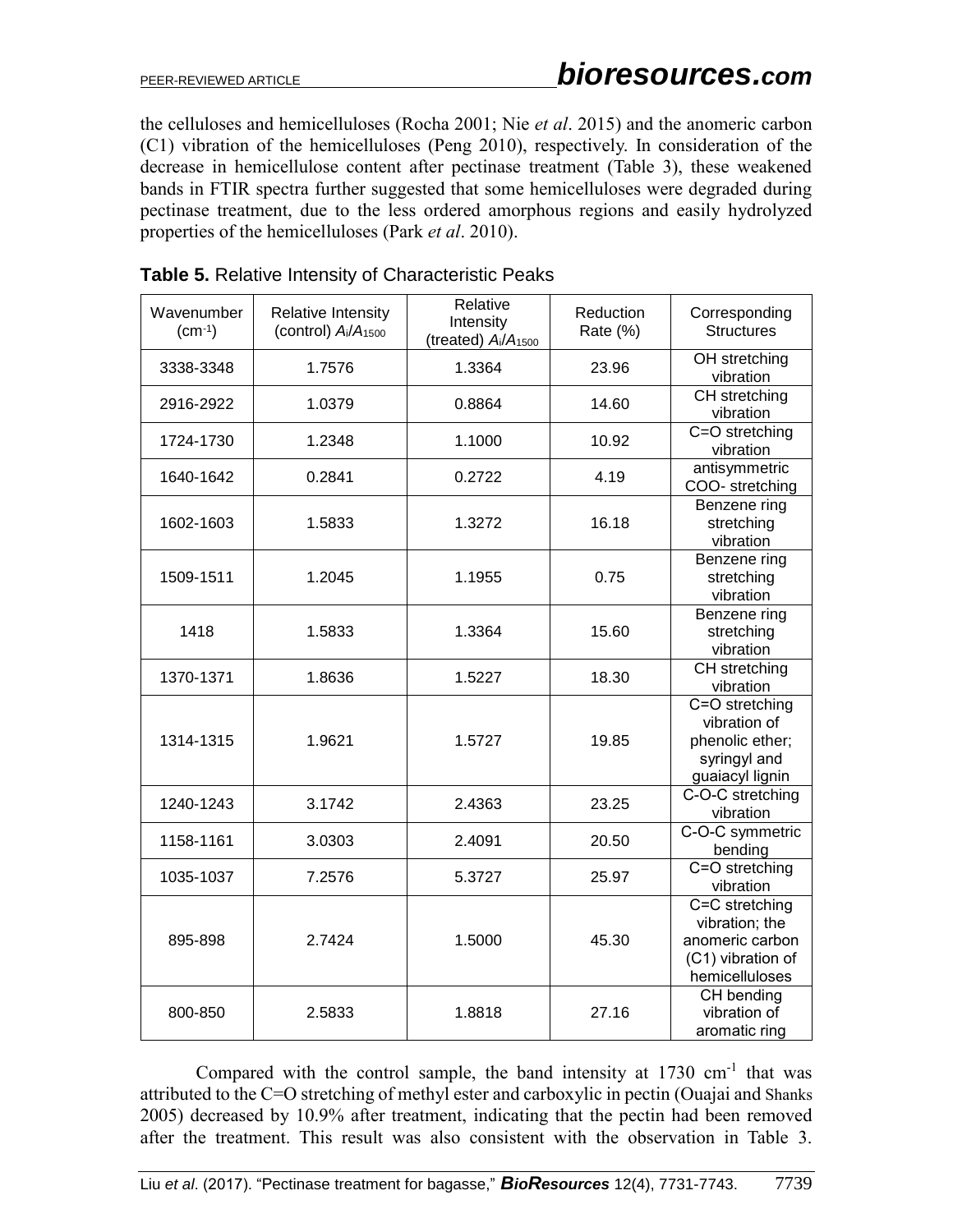Additionally, the degree of methylation in pectin was clearly indicated (Bociek and Welti 1975). Generally, both esterified and carboxylic groups exist in the structure of pectin. However, the removal of the carboxylic section in pectin could not be explained by the information on the C=O band alone due to the close original position between carboxylic acid and esterified pectin bands. Moreover, the acetyl group of the hemicelluloses also causes disturbances because of the absorbance in the same region [\(Himmelsbach](#page-10-11) *et al*. [2002\)](#page-10-11). Fortunately, the band at  $1642 \text{ cm}^{-1}$  assigned to the antisymmetric COO- stretching is a characteristic band for the carboxylate ion in the water-extracted pectin [\(Synytsya](#page-12-6) *et al*[. 2003\)](#page-12-6), leading to a good separation of the carboxylate and ester bands. As shown in the spectra, an increase in the 1642 to 1730 cm<sup>-1</sup> ratio was obtained, suggesting a high degree of methyl ester content after pectinase treatment. The specific action of the enzyme on the nonesterified fraction might be responsible for this consequence. Also, the decreased intensity of the OH stretching band was caused by the higher content of methyl ester. The peak intensities at 1602 cm<sup>-1</sup>, 1418 cm<sup>-1</sup>, and 1314 cm<sup>-1</sup> assigned to the stretching vibration of the lignin benzene rings and to the syringyl and guaiacyl lignin were reduced by 16.2%, 15.6%, and 19.8%, respectively. There was also reduced band intensity at 1240 and 1158 cm<sup>-1</sup>, which was attributed to C-O-C stretching vibration and C-O-C symmetric bending. As shown in Fig. 2, the pectinase treatment caused an 18.3% reduction in the peak intensity at approximately  $1370 \text{ cm}^{-1}$ , which was attributed to the C-H bending vibration of the celluloses and hemicelluloses. These results confirmed that part of lignins and hemicelluloses were degraded or removed after pectinase treatment.

## **CONCLUSIONS**

- 1. Pectinase pretreatment has potential for improving the efficiency and environmentalfriendliness of bagasse soda-AQ pulping. The brightness and physical strength properties of the pulp were noticeably improved by the pectinase pretreatment.
- 2. The properties of the pulp fibers after pretreatment, such as higher fiber length, lower fine length, and higher percent of flexible fiber, would be beneficial to subsequent pulping. The ash, organic solvent extractives, and pectin were partly removed, and the hemicellulose and lignin were slightly degraded by the pretreatment, leaving the fibers with a relatively high cellulose content as measured from Fourier transform infrared spectroscopy (FTIR). The scanning electron microscopy (SEM) study exhibited that the fiber surfaces became looser and collapsed after pretreatment, and X-ray diffraction (XRD) demonstrated that the pectinase treatment was conductive to a slightly higher crystallinity degree of the celluloses. Some structural changes in pectin, hemicellulose, and lignin occurred after pretreatment.

## **ACKNOWLEDGMENTS**

This project is sponsored by the National Natural Science Foundation of China (21366005 and 21466004), the Guangxi Natural Fund (2013GXNSFFA019005), the Scientific Research Foundation of Guangxi University (XTZ140551), and the Dean Project of Guangxi Key Laboratory of Clean Pulp & Papermaking and Pollution Control (KF201606 and KF201608).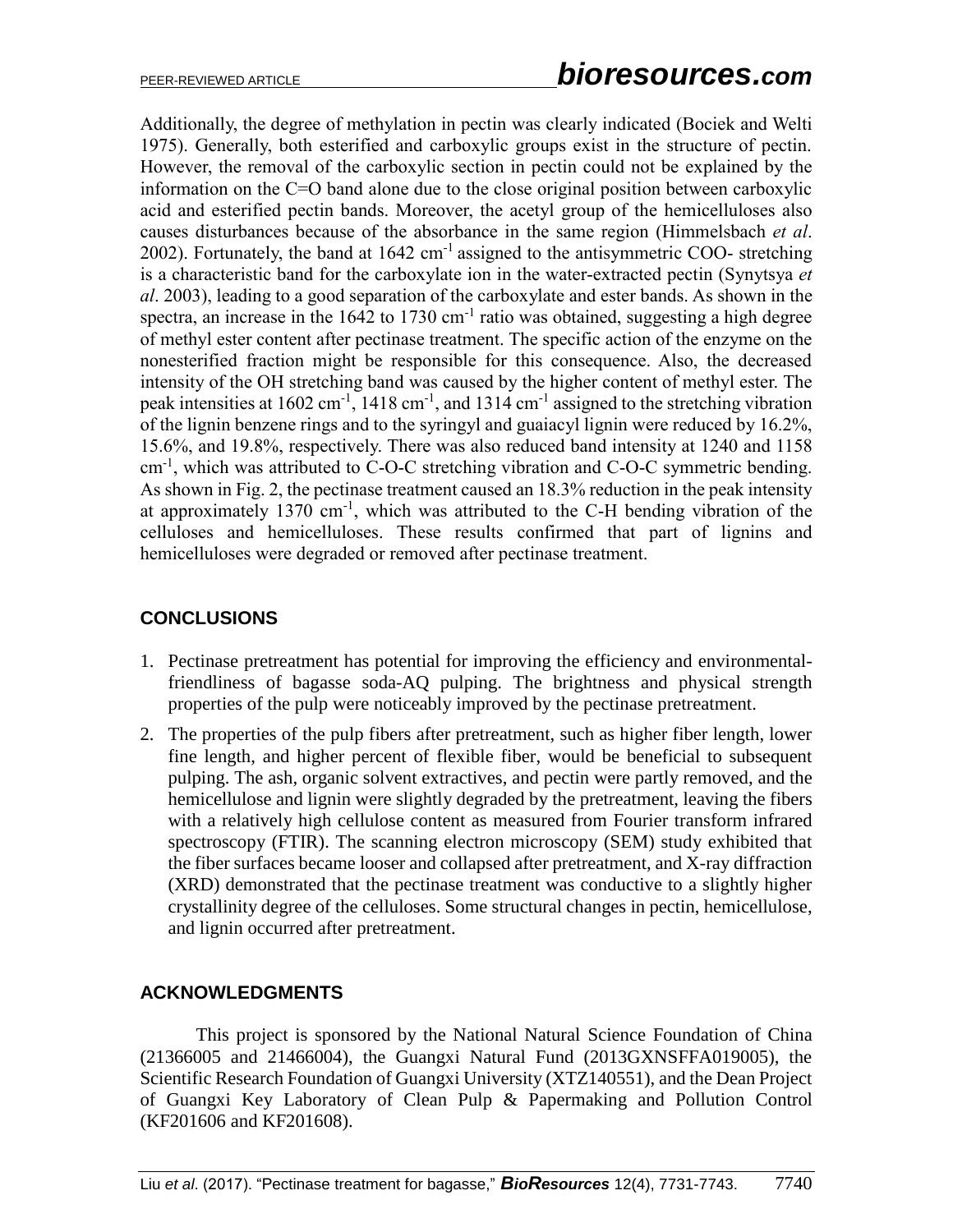## **REFERENCES CITED**

- Abdel-Halim, E. S., Fahmy, H. M., and Fouda, M. M. G. (2008). "Bioscouring of linen fabric in comparison with conventional chemical treatment," *Carbohydrate Polymers* 74, 707-711. DOI: [10.1016/j.carbpol.2008.04.044](http://dx.doi.org/10.1016/j.carbpol.2008.04.044)
- <span id="page-10-0"></span>Ates, S., Atik, C., Ni, Y.H., and Gumuskaya, E. (2008). "Comparison of different chemical pulps from wheat straw and bleaching with xylanase pre-treated ECF method," *Turkish Journal of Agriculture and Forestry* 32, 561-570.
- Bajpai, P. (1999). "Application of enzymes in the pulp and paper industry," *Biotechnology Progress* 15, 147-157. DOI: [10.1021/bp990013k](http://dx.doi.org/10.1021/bp990013k)
- Bociek, S. M., and Welti, D. (1975). "Quantitative-analysis of uronic acid polymers by infrared spectroscopy," *Carbohydrate Research* 42, 217-226. DOI[:10.1016/S0008-](http://dx.doi.org/10.1016/S0008-6215(00)84263-9) [6215\(00\)84263-9](http://dx.doi.org/10.1016/S0008-6215(00)84263-9)
- <span id="page-10-2"></span>Chen, Y., Wan, J., Ma, Y., and Lv, H. (2010). "Modification of properties of old newspaper pulp with biological method," *Bioresource Technology* 101, 7052-7056. DOI: [10.1016/j.biortech.2010.04.015](http://dx.doi.org/10.1016/j.biortech.2010.04.015)
- <span id="page-10-3"></span>de Souza-Cruz, P. B., Freer, J., Siika-Aho, M., and Ferraz, A. (2004). "Extraction and determination of enzymes produced by *Ceriporiopsis subvermispora* during biopulping of *Pinus taeda* wood chips," *Enzyme and Microbial Technology* 34, 228- 234. DOI: [10.1016/j.enzmictec.2003.10.005](http://dx.doi.org/10.1016/j.enzmictec.2003.10.005)
- <span id="page-10-10"></span>Dong, X. M., Revol, J. F., and Gray, D. G. (1998). "Effect of microcrystallite preparation conditions on the formation of colloid crystals of cellulose," *Cellulose* 5, 19-32. DOI: [10.1023/A:1009260511939](http://dx.doi.org/10.1023/A:1009260511939)
- <span id="page-10-5"></span>Evans, J. D., Akin, D. E., and Foulk, J. A. (2002). "Flax-retting by polygalacturonasecontaining enzyme mixtures and effects on fiber properties," *Journal of Biotechnology* 97, 223-231. DOI: [10.1016/S0168-1656\(02\)00066-4](http://dx.doi.org/10.1016/S0168-1656(02)00066-4)
- <span id="page-10-7"></span>FiberLab, M. A. (2001). "Research-quality fiber measurement for mill process management," <www.metso.com>, accessed 11 July 2017.
- <span id="page-10-8"></span>Garmaroody, E. R., Resalati, H., Fardim, P., Hosseini, S. Z., Rahnama, K., Saraeeyan, A. R., and Mirshokraee, S. A. (2011). "The effects of fungi pre-treatment of poplar chips on the kraft fiber properties," *Bioresource Technology* 102, 4165-4170. DOI: [10.1016/j.biortech.2010.12.054](http://dx.doi.org/10.1016/j.biortech.2010.12.054)
- <span id="page-10-9"></span>George, M., Mussone, P. G., and Bressler, D. C. (2014). "Surface and thermal characterization of natural fibres treated with enzymes," *Industrial Crops and Products* 53, 365-373. DOI: [10.1016/j.indcrop.2013.12.037](http://dx.doi.org/10.1016/j.indcrop.2013.12.037)
- <span id="page-10-11"></span>Himmelsbach, D. S., Khalili, S., and Akin, D. E. (2002). "The use of FT-IR microspectroscopic mapping to study the effects of enzymatic retting of flax (*Linum usitatissimum* L.) stems," *Journal of the Science of Food and Agriculture* 82, 685- 696. DOI: [10.1002/jsfa.1090](http://dx.doi.org/10.1002/jsfa.1090)
- <span id="page-10-4"></span>Hoondal, G. S., Tiwari, R. P., Tewari, R., Dahiya, N., and Beg, Q. K. (2002). "Microbial alkaline pectinases and their industrial applications: A review," *Applied Microbiology Biotechnology* 59, 409-418. DOI: [10.1007/s00253-002-1061-1](http://dx.doi.org/10.1007/s00253-002-1061-1)
- <span id="page-10-1"></span>Kaur, A., Mahajan, R., Singh, A., Garg, G., and Sharma, J. (2010). "Application of cellulase-free xylano-pectinolytic enzymes from the same bacterial isolate in biobleaching of kraft pulp," *Bioresource Technology* 101, 9150-9155. DOI: [10.1016/j.biortech.2010.07.020](http://dx.doi.org/10.1016/j.biortech.2010.07.020)
- <span id="page-10-6"></span>Kumar, R., and Wyman, C. E. (2009). "Does change in accessibility with conversion depend on both the substrate and pretreatment technology?" *Bioresource Technology*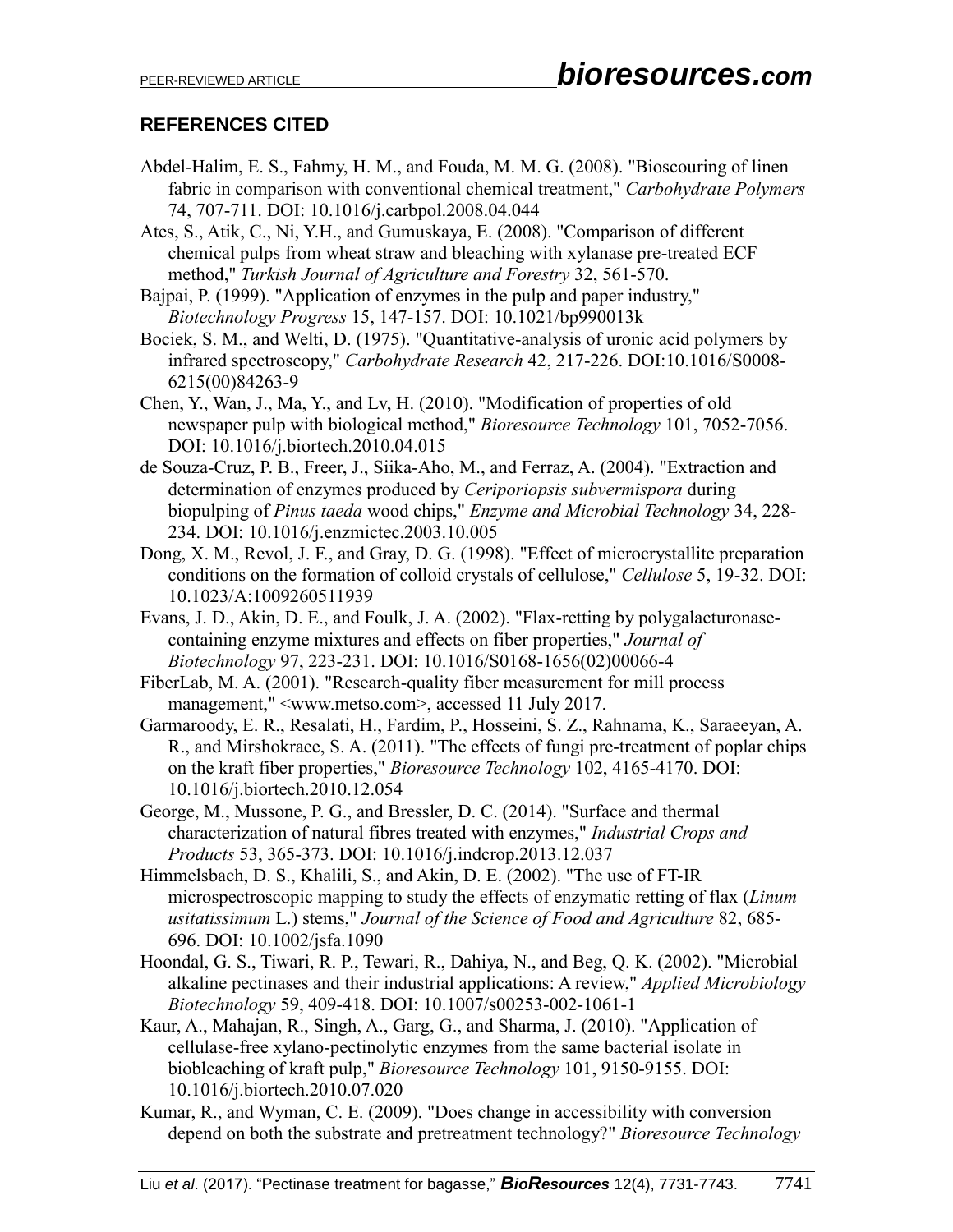100, 4193-4202. DOI: [10.1016/j.biortech.2008.11.058](http://dx.doi.org/10.1016/j.biortech.2008.11.058)

- <span id="page-11-8"></span>Larsson, P. T., Wickholm, K., and Iversen, T. (1997). "A CP/MAS C-13 NMR investigation of molecular ordering in celluloses," *Carbohydrate Research* 302, 19- 25. DOI: [10.1016/S0008-6215\(97\)00130-4](http://dx.doi.org/10.1016/S0008-6215(97)00130-4)
- Liu, X.Y., Jiang, Y., Xie, Q.X., Nie, S.X., and Song, X.P. (2017). "Effect of alkali pectinase pretreatment on bagasse soda-anthraquinone pulp," *BioResources* 12, 5045-5056.

<span id="page-11-7"></span>Marcovich, N. E., Reboredo, M. M., and Aranguren, M. I. (2001). "Modified woodflour as thermoset fillers. II. Thermal degradation of woodflours and composites," *Thermochimica Acta* 372, 45-57. DOI: [10.1016/S0040-6031\(01\)00425-7](http://dx.doi.org/10.1016/S0040-6031(01)00425-7)

<span id="page-11-1"></span>Martin-Sampedro, R., Eugenio, M. E., Carbajo, J. M., and Villar, J. C. (2011). "Combination of steam explosion and laccase-mediator treatments prior to *Eucalyptus globulus* kraft pulping," *Bioresource Technology* 102, 7183-7189. DOI: [10.1016/j.biortech.2011.04.053](http://dx.doi.org/10.1016/j.biortech.2011.04.053)

Nie, S. X., Wang, S. F., Qin, C. R., Yao, S. Q., Ebonka, J. F., Song, X. P., and Li, K. C. (2015). "Removal of hexenuronic acid by xylanase to reduce adsorbable organic halides formation in chlorine dioxide bleaching of bagasse pulp," *Bioresource Technology* 196, 413-417. DOI: [10.1016/j.biortech.2015.07.115](http://dx.doi.org/10.1016/j.biortech.2015.07.115)

<span id="page-11-11"></span>Ouajai, S., and Shanks, R. A. (2005). "Morphology and structure of hemp fibre after bioscouring," *Macromolecular Bioscience* 5, 124-134. DOI: [10.1002/mabi.200400151](http://dx.doi.org/10.1002/mabi.200400151)

- <span id="page-11-3"></span>Pakarinen, A., Zhang, J., Brock, T., Maijala, P., and Viikari, L. (2012). "Enzymatic accessibility of fiber hemp is enhanced by enzymatic or chemical removal of pectin," *Bioresource Technology* 107, 275-281. DOI: [10.1016/j.biortech.2011.12.101](http://dx.doi.org/10.1016/j.biortech.2011.12.101)
- <span id="page-11-0"></span>Pandey, A., Soccol, C. R., Nigam, P., and Soccol, V. T. (2000). "Biotechnological potential of agro-industrial residues. I: Sugarcane bagasse," *Bioresource Technology* 74, 69-80. DOI: [10.1016/S0960-8524\(99\)00142-X](http://dx.doi.org/10.1016/S0960-8524(99)00142-X)
- <span id="page-11-6"></span>Park, S., Baker, J. O., Himmel, M. E., Parilla, P. A., and Johnson, D. K. (2010). "Cellulose crystallinity index: Measurement techniques and their impact on interpreting cellulase performance," *Biotechnology for Biofuels* 3, 1-10. DOI: [10.1186/1754-6834-3-10](http://dx.doi.org/10.1186/1754-6834-3-10)
- <span id="page-11-2"></span>Pedrolli, D. B., Monteiro, A. C., Gomes, E., and Carmona, E. C. (2009). "Pectin and pectinases: Production, characterization and industrial application of microbial pectinolytic enzymes," *The Open Biotechnology Journal* 3, 9-18. DOI: [10.2174/1874070700903010009](http://dx.doi.org/10.2174/1874070700903010009)
- <span id="page-11-10"></span>Peng, F., Ren, J. L., and Xu, F. (2010). "Comparative studies on the physico-chemical properties of hemicelluloses obtained by DEAE-cellulose-52 chromatography from sugarcane bagasse," *Food Research International* 43, 683-693. DOI: [10.1016/j.foodres.2009.10.020](http://dx.doi.org/10.1016/j.foodres.2009.10.020)
- <span id="page-11-4"></span>Pulkkinen, I., Ala-Kaila, K., and Aittamaa, J. (2006). "Characterization of wood fibers using fiber property distributions," *Chemical Engineering and Processing: Process Intensification* 45, 546-554. DOI: [10.1016/j.cep.2005.12.003](http://dx.doi.org/10.1016/j.cep.2005.12.003)
- <span id="page-11-5"></span>Ricard, M., and Reid, I. D. (2004). "Purified pectinase lowers cationic demand in peroxide-bleached mechanical pulp," *Enzyme and Microbial Technology* 34, 499-504. DOI: [10.1016/j.enzmictec.2003.12.005](http://dx.doi.org/10.1016/j.enzmictec.2003.12.005)
- <span id="page-11-9"></span>Rocha, S. M., Goodfellow, B. J., and Delgadillo, I. (2001). "Enzymatic isolation and structural characterisation of polymeric suberin of cork from *Quercus suber* L.," *International Journal of Biological Macromolecules* 28, 107-119. DOI: [10.1016/S0141-8130\(00\)00163-X](http://dx.doi.org/10.1016/S0141-8130(00)00163-X)